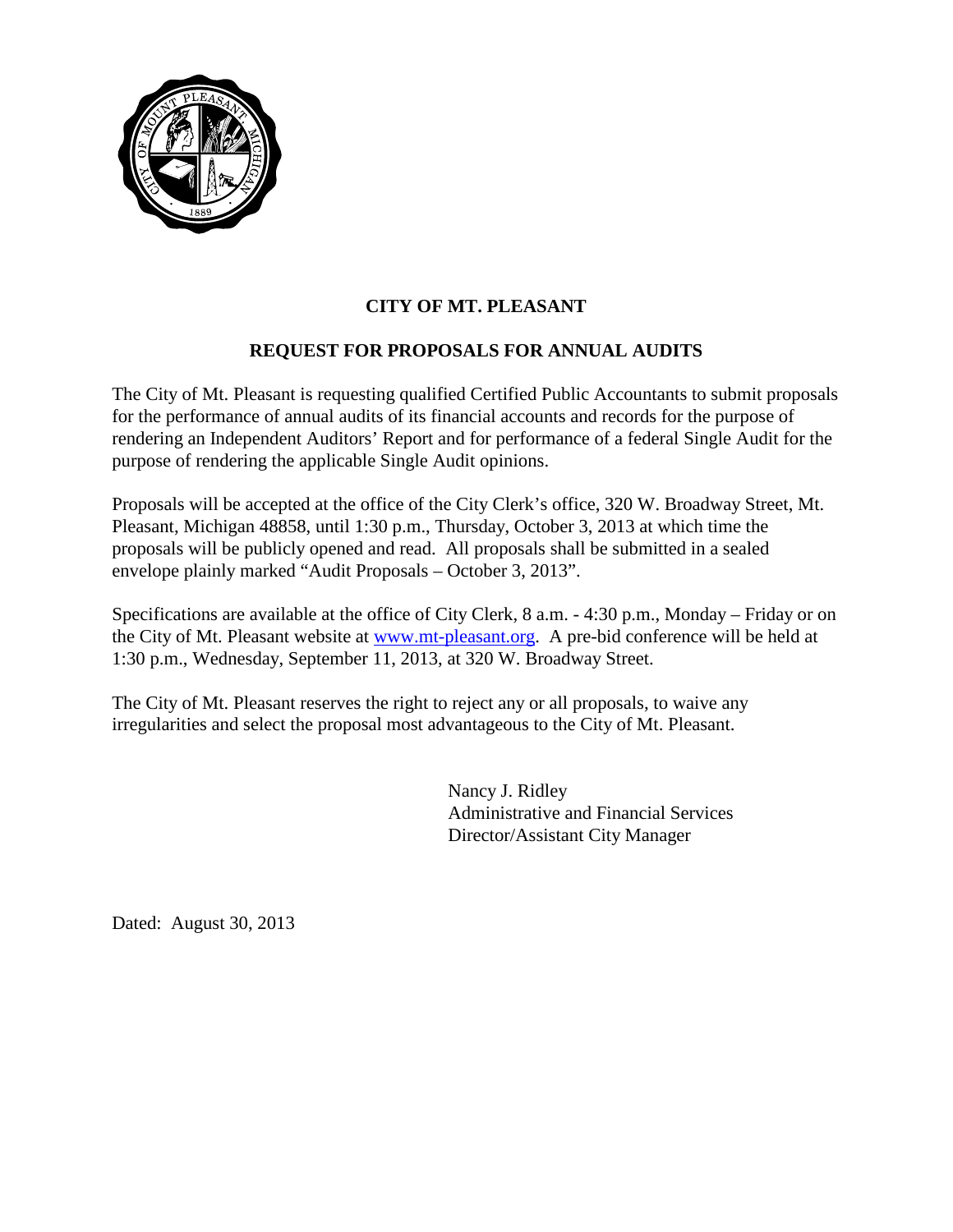#### Request for Proposals for Annual Audit Services Specifications

The City is required by the State of Michigan and by its charter to perform an annual audit. The City of Mt. Pleasant is requesting proposals from qualified Certified Public Accountants to perform audit services in accordance with Generally Accepted Auditing Standards; Government Auditing Standards, issued by the Comptroller General of the United States; and OMB Circular A-133, Audit of State and Local Governments. The proposals are to cover five (5) fiscal periods commencing with the fiscal year January 1, 2013 through December 31, 2017. The City's fiscal year is calendar year.

A pre-bid conference will be held at 1:30 p.m., Wednesday, September 11, 2013 at 320 W. Broadway Street, Mt. Pleasant, Michigan 48858. At that time the finance staff will be available to answer any questions and review the financial records. Attendance at this meeting is strongly recommended.

The 2012 Comprehensive Annual Financial Report is available on the City's website, www.mtpleasant.org.

#### **A. General Information**

The City of Mt. Pleasant, population 26,016, is located in the center of Michigan's lower peninsula. The City is organized under Michigan's Comprehensive Home Rule City Act. The City of Mt. Pleasant employs approximately 117 full time employees.

#### **B. Financial Information**

The City's annual budget consists of ten (10) appropriated funds. The 2013 budgeted expenditures for the appropriated funds total \$14,489,410. A complete listing of funds is included in Appendix A.

The City levies 15.75 mills for approximately \$6,423,000 in property taxes. The City maintains an investment portfolio of approximately \$37,000,000. The City participates in two pension plans, MERS and an Act 345 plan administered by the City. The City has two post-employment benefit plans, employer paid health care for some of the police officers and retiree subsidy to the City's self-insurance plan. The City has issued various forms of debt. As of December 31, 2012 the debt outstanding is \$16,439,122. The City has three TIFA Districts, one LDFA, one DDA and an Economic Development Corporation (EDC). Several Broomfield Redevelopment Development Authorities (BRDA) are presented as discrete component units. The City is selfinsured for health, dental, prescriptions and optical insurance. This is accounted for in an Internal Service Fund.

The City receives grants from various agencies. Sometimes these grants are federal monies. Occasionally the City has received federal grants that are considered major programs by the Single Audit Act. In the last five (5) years the City was required to have a Single Audit for one year. It is anticipated a Single Audit will be required for 2013.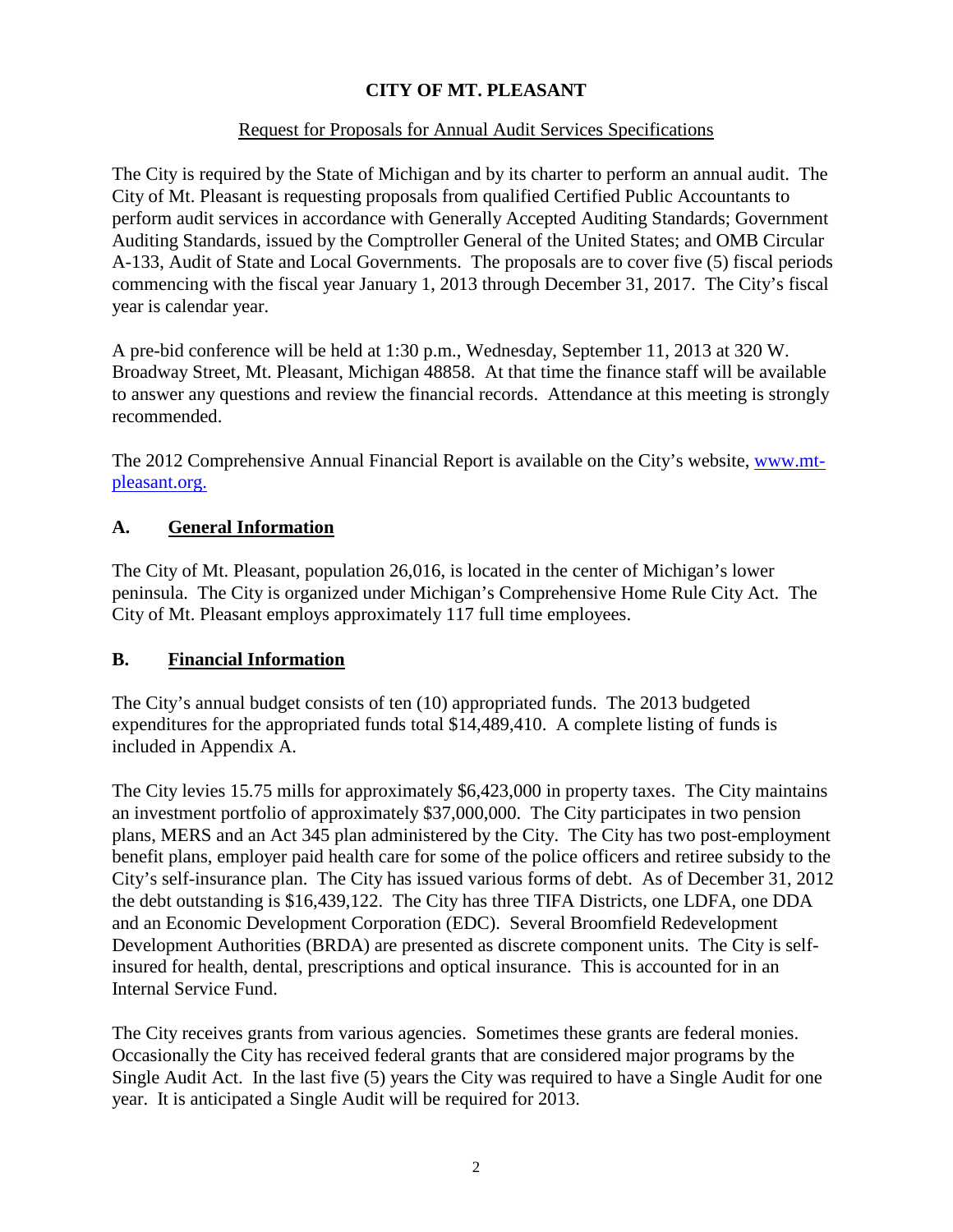City of Mt. Pleasant Request for Proposals for Audit Services Proposal Specifications

The City's finance staff consists of seven full time and one three quarter time (7.75) employees. The Deputy Finance Director is responsible for the accounting records. The Deputy Finance Director is a former auditor of municipal government and has a CPA license. The accounting records are maintained using BS&A software on a separate financial server. The City's Information Technology staff consists of three (3) employees who are responsible for maintaining the hardware and software.

City staff prepares a Comprehensive Annual Financial Report that is submitted to the Government Finance Officer's Association for consideration for the Certificate of Achievement in Financial Reporting. The City has been successful in obtaining this certificate for the last twenty-five (25) consecutive years.

## **C. Firm/Individual Qualifications**

The firm/individual must be a Certified Public Accountant. The firm/individual must meet the Governmental Accounting Standards requirements for eligibility to audit federal programs. The firm/individual must have at least five years of municipal audit experience. The firm/individual must have at least one current client that receives the Certificate of Achievement in Financial Reporting.

## **D. Annual Performance Specifications**

- 1. The audit shall be conducted to satisfy the requirements of the State Department of Treasury.
- 2. The audit shall be conducted to satisfy the requirements of the various granting agencies that require audits of the grants made to the City.
- 3. The audit shall be conducted in accordance with generally accepted auditing standards, government auditing standards and the OMB Circular A-133 requirements.
- 4. The Independent Auditors' Report shall be rendered on the Basic Financial Statements.
- 5. The audit shall contain sufficient sample and transaction testing to meet the requirements of SAS 99.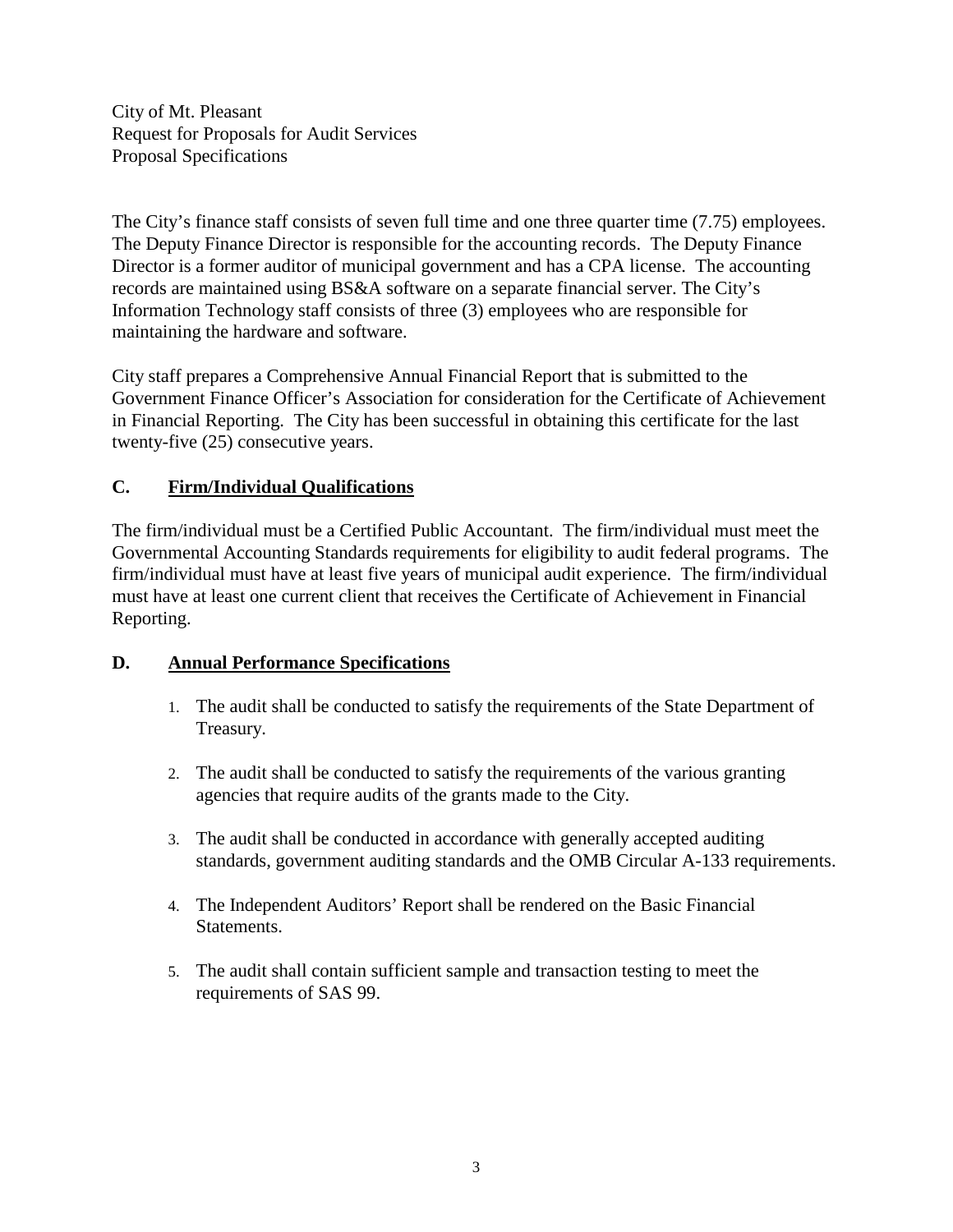City of Mt. Pleasant Request for Proposals for Audit Services Proposal Specifications

- 6. The audit fieldwork shall be supervised at all times by a member of staff of at least the senior status with at least five (5) years municipal experience. The partner in charge of the audit must be a Certified Public Accountant. The partner in charge must be on site at least once during the audit fieldwork.
- 7. The audit fieldwork must be completed within three (3) weeks of its beginning and shall be completed by March  $20<sup>th</sup>$  of each year.
- 8. The review of the Comprehensive Annual Financial Report, prepared by City staff, and issuance of an opinion thereon, shall be completed by April 15.
- 9. The firm shall complete the Government Finance Officer's Certificate of Achievement in Excellence in Financial Reporting.
- 10. The firm shall submit the electronic copy of the Comprehensive Annual Financial Report to the State of Michigan Department of Treasury.
- 11. Issuance of the Single Audit report, if required, shall be completed by June 30.
- 12. The firm shall provide the number of Single Audit Reports required by the various granting agencies of the City and six (6) copies for its use. The firm shall also submit the report to the electronic repository for Single Audits.
- 13. The partner in charge and supervisory staff shall meet with the Audit Committee each year prior to the beginning of fieldwork and at the conclusion of the audit.
- 14. The partner in charge of the audit shall present the audit to the audit committee and the City Commission.
- 15. The audit firm shall provide periodic accounting consultation during the period of the contract.

#### **E. Requirement of City Finance Staff**

- 1. City staff will be prepared to commence audit fieldwork by March 1.
- 2. City staff will prepare all year end accruals and adjustments, including GASB #34 adjustments.
- 3. City staff will prepare, type and print the Comprehensive Annual Financial Report. One hard and one electronic copy of the Comprehensive Annual Financial Report will be provided to the auditors.
- 4. City staff will prepare the Local Unit Financial Report (F-65).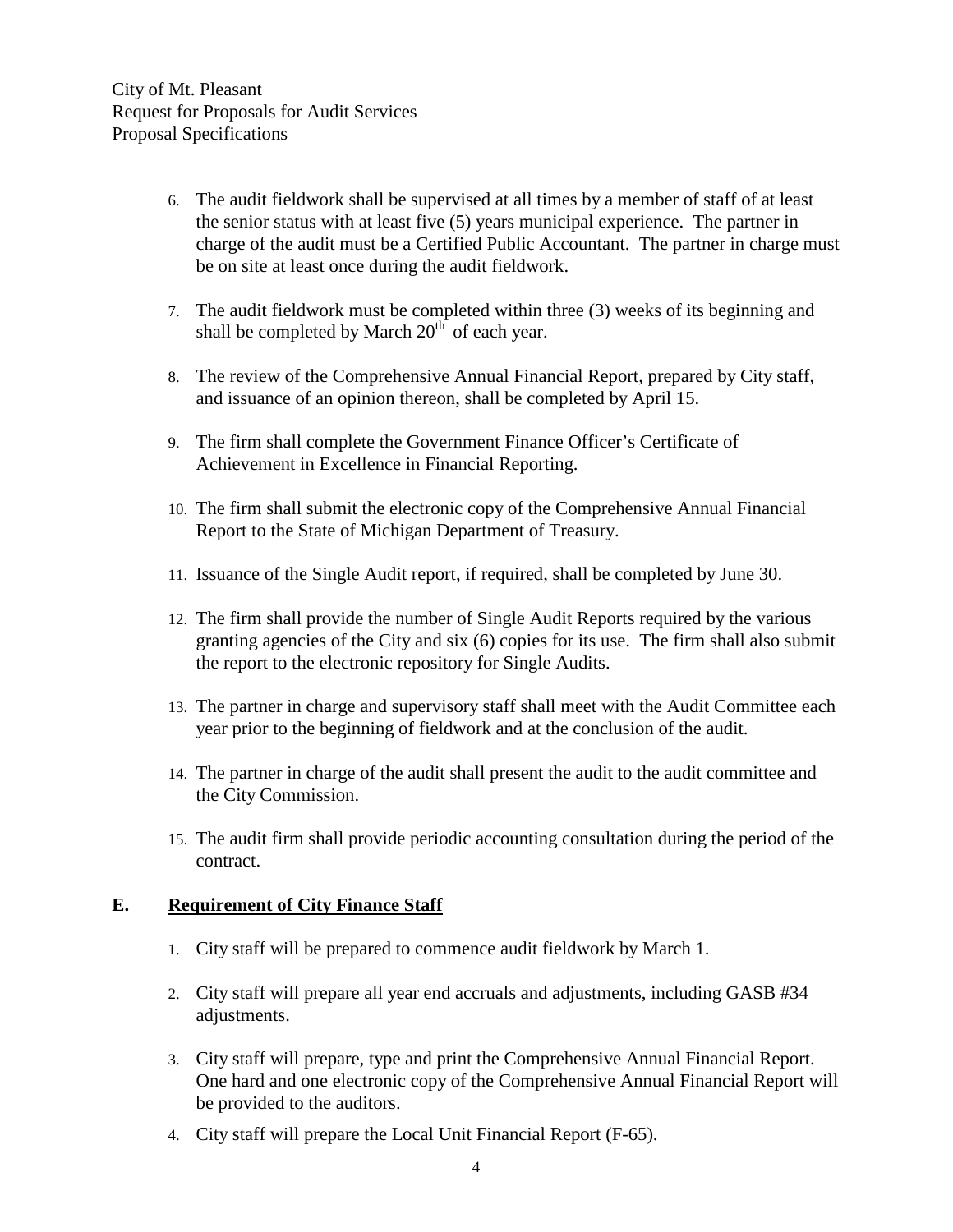City of Mt. Pleasant Request for Proposals for Audit Services Proposal Specifications

#### **F. Instructions Regarding Proposals**

Five (5) copies of the proposal must be submitted to the City Clerk's office, 320 W. Broadway Street, Mt. Pleasant, Michigan 48858, before 1:30 p.m., October 3, 2013. The proposals shall be submitted in sealed envelopes plainly marked "Audit Proposal – October 3, 2013.

Proposals must include:

- 1. Qualifications of the firm:
	- a. A description of the firm.
	- b. A listing of Michigan municipal clients for which your office has performed an audit, including a Single Audit, within the last five years and other pertinent information to support relevant prior experience.
	- c. A list of clients your firm has performed audits for that have received a Certificate of Achievement in Financial Reporting from the Government Finance Officers Association.
	- d. Demonstrate appropriate State of Michigan Licensing requirements.
	- e. Demonstrate applicable independence standards.
	- f. Demonstrate applicable requirements for continuing professional education required by Government Auditing Standards, issued by the Comptroller General of the United States.
	- g. Resumes of the partner(s) and supervisory staff to be assigned to the engagement.
- 2. Technical Approach
	- a. Express agreement to meet or exceed the performance specifications stated in section D.
	- b. A schedule for performing the key phases of the audit. (Including preliminary work date, start date, completion date and report date).
	- c. An estimate of the number of hours to complete the key phases and what level of employee will perform each phase.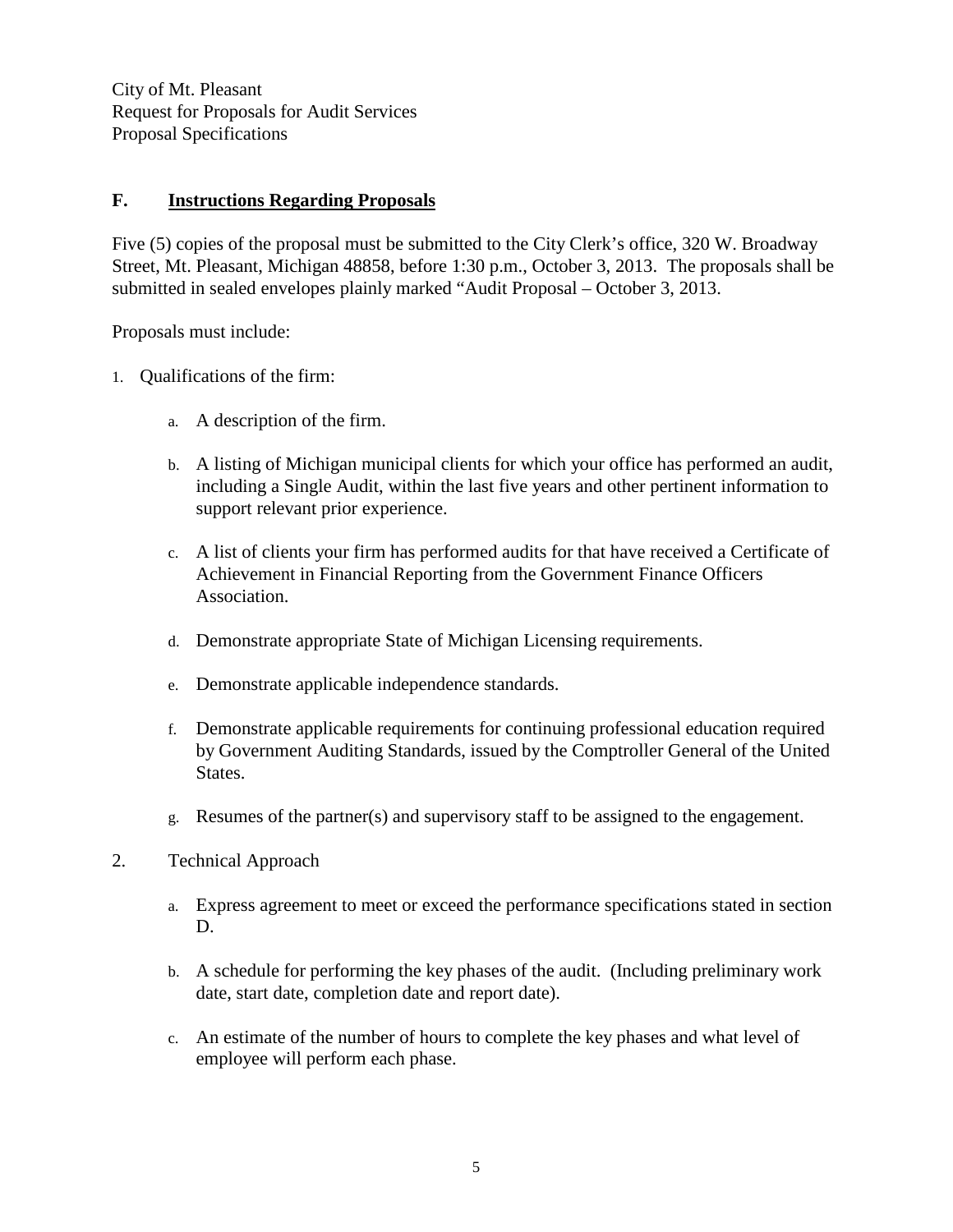d. A brief description of the audit procedures to be followed, presented in a form which shall best aid the City in evaluation your firm's ability to identify, evaluate and communicate on local governmental financial problems.

#### 3. Fees

- a. The maximum annual fee your firm will charge the City for each year of the audit contract. The annual fee should be stated separately for the financial audit and Single Audit. If no Single Audit is required, it is expected this fee will not be charged.
- b. Include the hourly rates for each level of staff used in calculating charges leading up to the maximum fee and any difference in annual fee should the City authorize your firm to expand the scope of the contracts. Also include the firm's policy and method, if any, expected to be used in calculating adjustments to the annual fee should an increase or decrease in the number of funds to be audited occur.

#### **G. Proposal Evaluation Procedures**

The City of Mt. Pleasant audit committee will evaluate the proposals on the basis of the qualifications, relevant experience, and responsiveness of the bidders, as well as the estimated cost of the engagement. The audit committee of the City is comprised of two City Commissioners and one citizen. The audit committee's recommendation will be presented to the City Commission for its consideration.

The City of Mt. Pleasant reserves the right to reject any or all proposals, to waive any irregularities and select the proposal most advantageous to the City of Mt. Pleasant.

#### **H. Contracts and Payment**

The City of Mt. Pleasant expects to sign a contract with the selected firm. Progress payments will be billed monthly for services rendered in the prior month. Final payment will be made upon receipt and acceptance of the final reports.

#### **I. Inspection of Records/Further Information**

On-site inspection of records must be made during the pre-bid conference. Inquiries shall be made to the Deputy Finance Director at (989) 779-5381.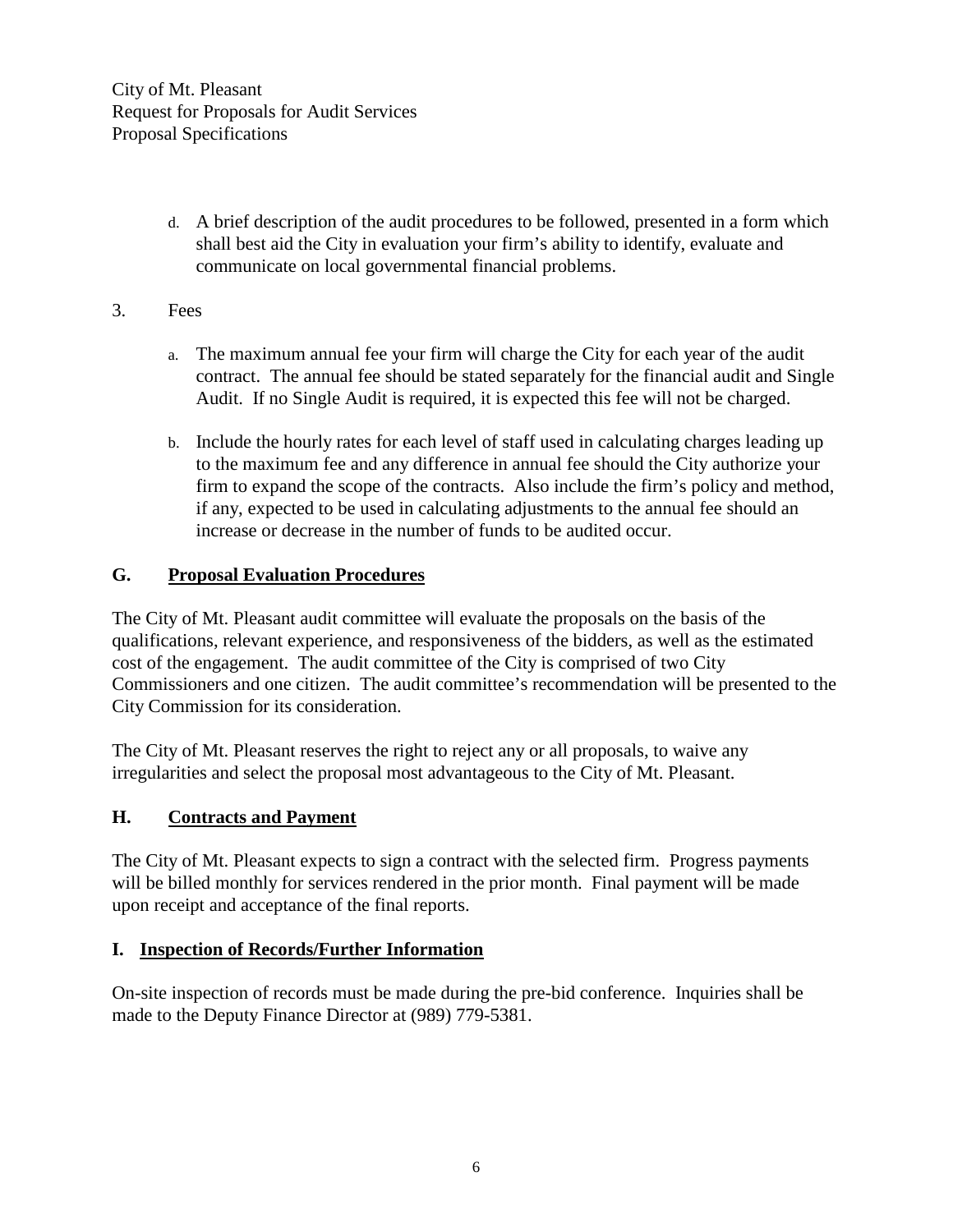## Request for Proposals for Annual Audit Services Specifications

## Appendix A

|                            |                                    | <b>Budget Status</b>       |             |             | Component Unit |                 | 2013             |
|----------------------------|------------------------------------|----------------------------|-------------|-------------|----------------|-----------------|------------------|
|                            |                                    |                            | Mgt         |             |                |                 | Expenditures/    |
| $\frac{Fund#}{}$           | <b>Fund Name</b>                   | <b>Budgeted</b>            | Info Sum.   | None        | Blended        | <b>Discrete</b> | <b>Expenses</b>  |
| <b>Governmental Funds</b>  |                                    |                            |             |             |                |                 |                  |
|                            | 101 General Fund                   | $\mathbf X$                |             |             |                |                 | \$<br>11,213,430 |
|                            |                                    |                            |             |             |                |                 |                  |
| Special Revenue Funds      | 202 Major Street                   |                            |             |             |                |                 | 931,440          |
|                            | 203 Local Street                   | $\mathbf X$                |             |             |                |                 | 902,090          |
|                            | 208 Parks & Recreation *           | $\mathbf X$<br>$\mathbf X$ |             |             |                |                 | 960,510          |
|                            | 209 Cemetery Perpetual Care        | $\mathbf X$                |             |             |                |                 | $\mathbf{0}$     |
|                            | 211 Special Assessments *          | $\mathbf X$                |             |             |                |                 | $\boldsymbol{0}$ |
|                            | 231 Downtown Improvement & Parking | $\mathbf X$                |             |             |                |                 | 172,030          |
|                            | 263 CDBG *                         | $\mathbf X$                |             |             |                |                 | $\mathbf{0}$     |
|                            | 264 Economic Development Loan      | $\mathbf X$                |             |             |                |                 | $\mathbf{0}$     |
|                            | 296 Building Authority             | $\mathbf X$                |             |             | $\mathbf X$    |                 | 309,910          |
|                            |                                    |                            |             |             |                |                 |                  |
| Capital Projects           | 410 Capital Improvement Fund       |                            | $\mathbf X$ |             |                |                 | 686,750          |
|                            | 420 Borden Building                |                            | $\mathbf X$ |             |                |                 | $\mathbf{0}$     |
|                            |                                    |                            |             |             |                |                 |                  |
| Debt Fund                  |                                    |                            |             |             |                |                 |                  |
|                            | 305 Borden Building Debt           |                            | $\mathbf X$ |             |                |                 | 341,750          |
| <b>Proprietary Funds</b>   |                                    |                            |             |             |                |                 |                  |
| <b>Enterprise Funds</b>    |                                    |                            |             |             |                |                 |                  |
|                            | 575 Land Development               |                            | $\mathbf X$ |             |                |                 | 412,500          |
|                            | 581 Airport                        |                            | $\mathbf X$ |             |                |                 | 412,800          |
|                            | 590 Sewer                          |                            | $\mathbf X$ |             |                |                 | 2,490,950        |
|                            | 591 Water                          |                            | $\mathbf X$ |             |                |                 | 2,767,280        |
|                            | 596 Solid Waste                    |                            | $\mathbf X$ |             |                |                 | 529,020          |
| Internal Service **        |                                    |                            |             |             |                |                 |                  |
|                            | 633 Central Stores                 |                            | $\mathbf X$ |             |                |                 | 60,400           |
|                            | 661 Motor Pool                     |                            | $\mathbf X$ |             |                |                 | 721,080          |
|                            | 677 Self Insurance                 |                            | $\mathbf X$ |             |                |                 | 2,313,600        |
|                            |                                    |                            |             |             |                |                 |                  |
| <b>Fiduciary Funds</b>     |                                    |                            |             |             |                |                 |                  |
| Agency                     | 701 Special Trust & Agency         |                            |             | $\mathbf X$ |                |                 |                  |
|                            | 702 Housing Commission PR          |                            |             | $\mathbf X$ |                |                 |                  |
|                            | 703 BAYNET 2% Agency               |                            |             | $\mathbf X$ |                |                 |                  |
|                            | 750 Payroll                        |                            |             | $\mathbf X$ |                |                 |                  |
|                            |                                    |                            |             |             |                |                 |                  |
| <b>Pension Trust Funds</b> |                                    |                            |             |             |                |                 |                  |
|                            | 732 Police & Fire Pension          |                            |             | $\mathbf X$ |                |                 |                  |
|                            | 733 Police Retiree Health Care     |                            |             | $\mathbf X$ |                |                 |                  |
| Component Units            |                                    |                            |             |             |                |                 |                  |
|                            | 493 Economic Dev. Corp.            |                            | $\mathbf X$ |             |                | $\mathbf X$     | 6,000            |
|                            | 494 Mission Street DDA             |                            | $\mathbf X$ |             |                | $\mathbf X$     | 508,510          |
|                            | 495 TIFA Funds                     |                            | $\mathbf X$ |             |                | $\mathbf X$     | 1,124,070        |
|                            | 496 LDFA                           |                            | $\mathbf X$ |             |                | $\mathbf X$     | 198,990          |
|                            | 497 Brownfield Redevelopment       |                            | $\mathbf x$ |             |                | $\mathbf x$     | 131,540          |

\* - Combined with General Fund for GASB 54 Presentation

\*\* - Individual Fund presentation only eliminated in Entity Wide Financials

*Major Fund*